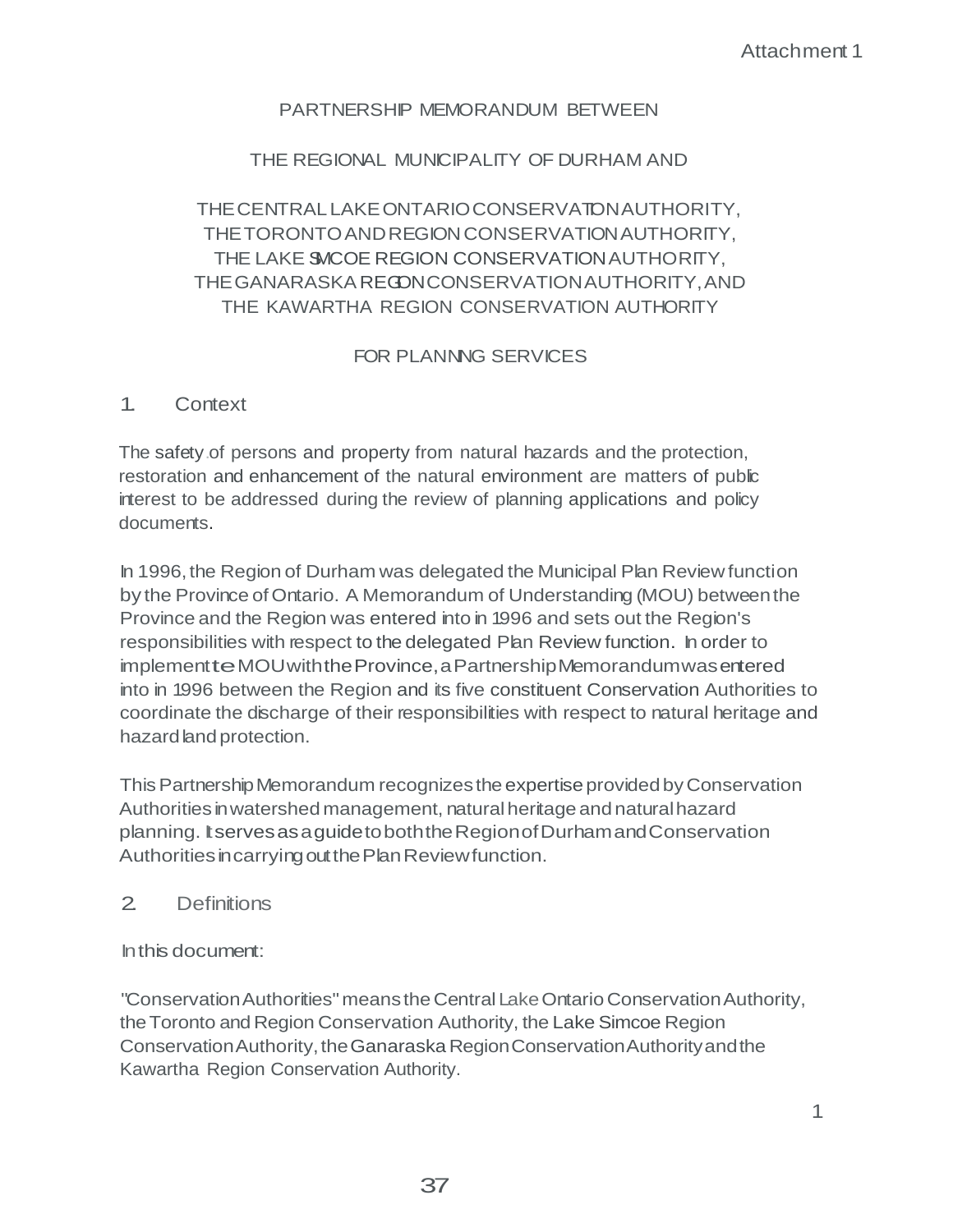"Plan Review" means the review of applications/studies as set out inthe *Planning Act* or other relevant legislation; identifying the need for and assessing the adequacy of technical surveys,studies and reports; and specifying and clearing conditions of approval. It also includes the review of municipal planning documents, such·as Official Plans and amendments as well as studies such as Environmental Assessment Reports.

"The Region" means the Regional Municipality of Durham.

### **3. Purpose**

The purpose of this Partnership Memorandum is:

- to establish <sup>a</sup> co-operative arrangement between the Region and the Conservation Authorities to work together to improve the delvery of the Plan Review function to the residents of the Region;
- to coordinate the implementation of the <sup>1996</sup> Memorandum of Understanding Between the Province of Ontario and the Regional Muncipally of Durham Regarding Municipal Plan Review; and
- to enable the Region to make planning decisions on site-specific · planningapplications and planningdocuments.

### **4. Goals**

The goals of the partnership between the Region and the Conservation Authorities are:

- to effectively address issues of provincial interest in the decisionmaking process on planningapplications and planningdocuments for which the Region prepares, is the approval authority, or othel"('lise comments on;
- to ensure the implementation of Regional and Area Municipal Official Plan policies;
- to share information which would assist and expedite decision-making; and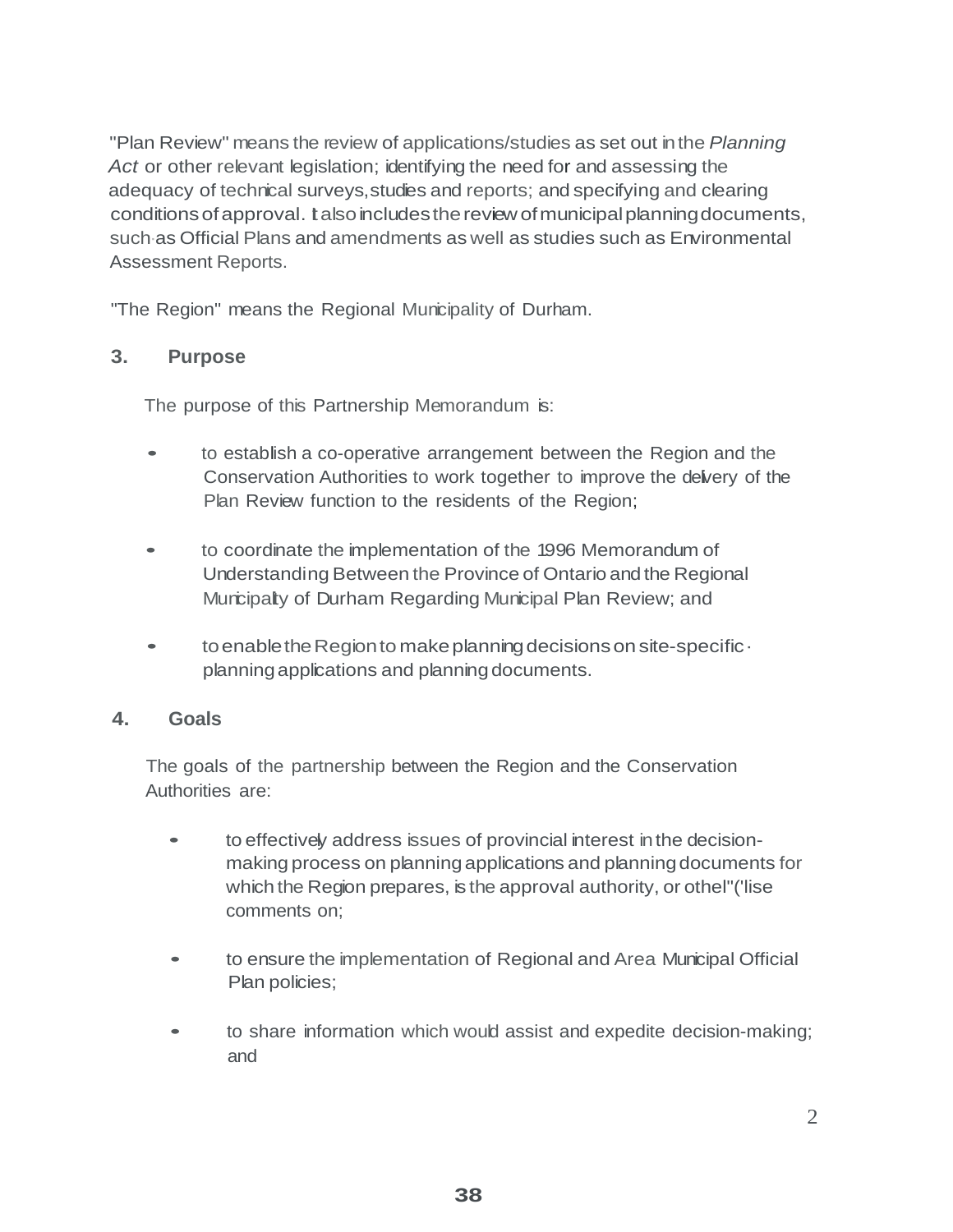to ensure that each step of the process implementing the Plan Review function is complementary and adds value to the decision-making process.

- 5. Partnership Roles and Responsibilit es:
	- a) The Region is responsible for ensuring that the 1996 Memorandum of Understanding with the Province is implemented. More specifically, the Region is responsible for ensuring consistency with Provincial policies with respect to any planning application or planning document for which the Region is the approval authority, or otherwise comments on.
	- b) The Region will consult with the Conservation Authorities on matters that affect shared mandates or interests. This includes, but is not limited to, inviting Conservation Authorities to attend pre-consultation meetings with development proponents and circulating planning applications and planning documents to the Conservation Authorities.
	- c) The Region will share any Regionally-owned data sources with the Conservation Authorities subject to the appropriate data sharing agreements.
	- d) The Conservation Authorities will share any Authority-owned data sources with the Region subject to the appropriate data sharing agreements.
	- e) The Conservation Authorities will advise the Region of the technical information required for a complete application and may attend preconsultation meetings for site-specific planning applications.
	- f) The Conservation Authorities will assist the Region through their Plan Review comments to the Region. The comments and advice will be in the context of the *Conservation Authorities Act,* the *Planning Act,* the Provincial Policy Statement, the *Environmental Assessment Act,* the *Fisheries Act,* the *Oak Ridges Moraine Conservation Act* and the Oak Ridges Moraine Conservation Plan,the *Greenbelt Act* and the Greenbelt Plan,the *Clean WaterAct,* the *Lake Simcoe Protection Act* and the Lake Simcoe Protection Plan, and other applicable legislation as may be enacted from time to time. Additionally, comments will also take into consideration the recommendations of the applicable watershed plan or other environmental management plans and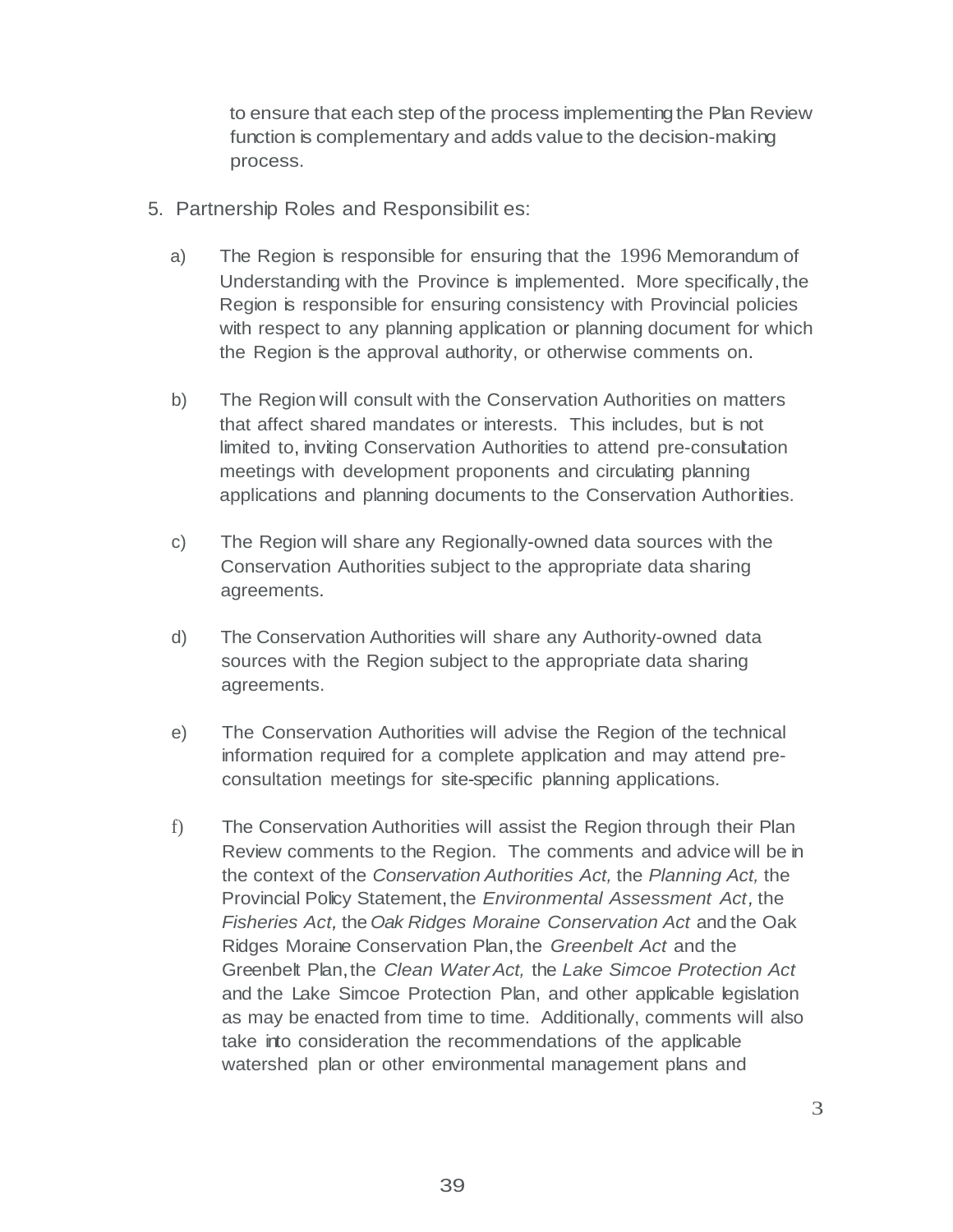conservation authority policy documents. More specifically, Conservation Authorities shall provide comments on the following matters:

threatened species<sup>1</sup>,significant valleylands, areas of natural and available information and analysis on the identification, function and significance of natural heritage and hydrologic features and systems such as significant woodlots, wetlands, significant wildlife habitats, fish habitat, significant habitat of endangered and scientific interet. surface water fatures and groundwater features on, or in proximity to, a proposed development site or withina study area. This includes providing input to the Region on the requirements for and adequacy of studies which assess impacts of and propose mitigation measures for planning applications;

requirements under the Federal Fisheries Act, the Conservation Authorities Act, or any other applicable legislation;

- the need for and adequacy of stormwater management plans from a watershed management perspective;

floodplain management and opportunties for flood remediation; and

information and analysis of natural hazards and water management such as flooding, erosion, unstable slopes and soils, and shoreline hazards existing on or in proximity to a proposed development site or within a study area.

g) Nothing inthis Partnership Memorandum prevents the Conservation Authorities from commenting to the Region as they would normally exercisetheirrights underthe*PlanningAct,* the *Conservation Authorities Act* or other applicable legislation.

 $1$  The Ministry of NaturalResources is ultimately responsite for the implementation of the *Endangered SpeciesAct.* HowevertheRegionhasa responsibilityforthe protectionofthesignificant habitat of endangered and threatened species underthe Provincial Policy Statement The Conservation Authorities can assist the Region in identifying when a development proponent should be incontact with the Ministry.